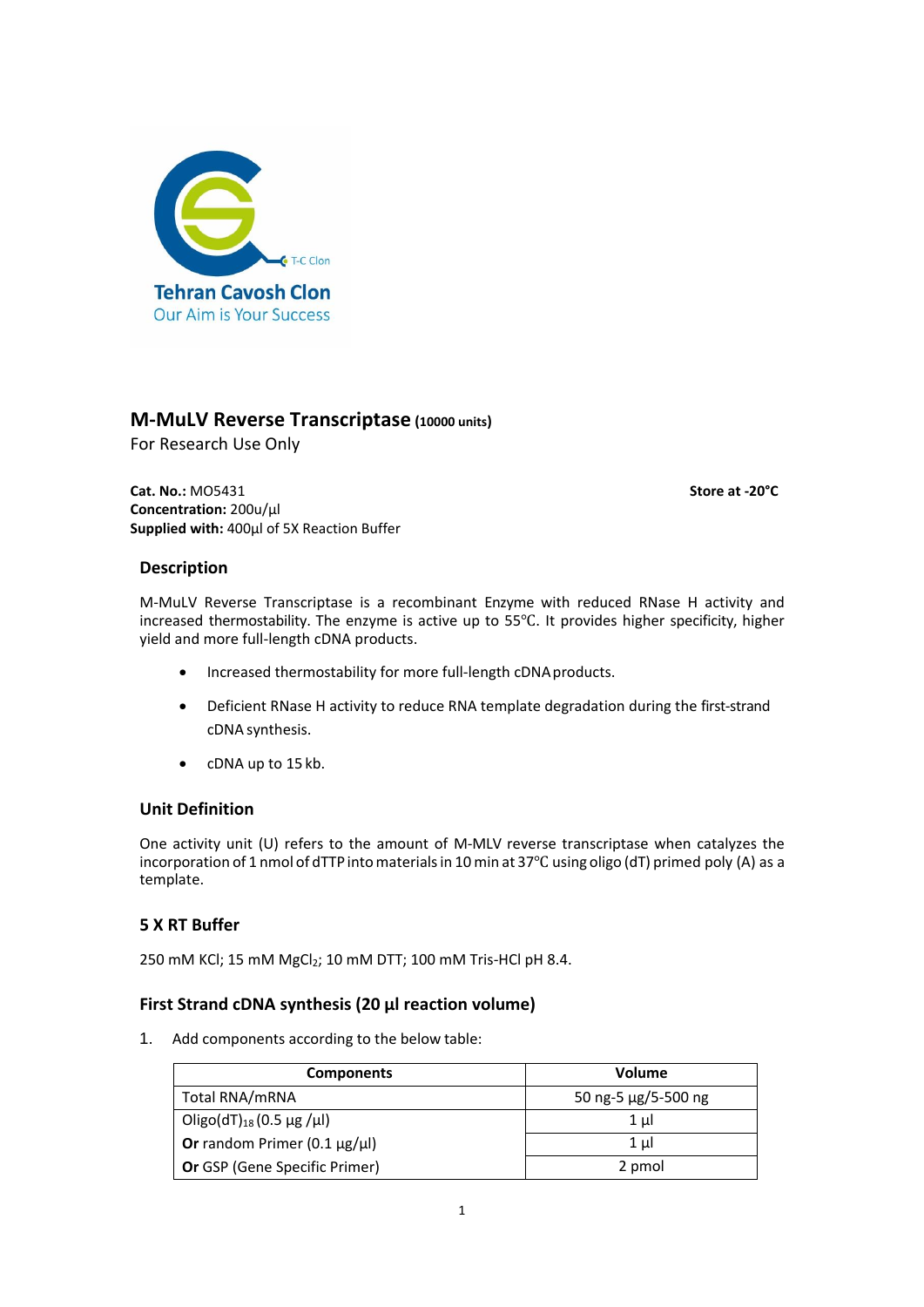| dNTP Mix, 10 mM each                       | 1 ul     |
|--------------------------------------------|----------|
| 5 X RT Buffer                              | 4 ul     |
| Ribonuclease Inhibitor (40 units/ $\mu$ I) | $0.5$ ul |
| M-MuLV Reverse Transcriptase               | $1 \mu$  |
| RNase free $H_2O$ to final volume          | $20 \mu$ |

**Optional** (if RNA template is GC-rich or is known to contain secondary structures).

Suggest to mix RNA/Primer/RNase free H<sub>2</sub>O gently and briefly centrifuge, incubate at 65℃ for 5 min, chill on ice and briefly centrifuge, then place the tube on ice. Add other components and continue.

2. Mix well gently

If Oligo(dT)<sub>18</sub> or gene specific primer (GSP) are used, incubate at 50°C for 30-50 min.

If Random Primer is used, incubate 10 min at 25℃ followed by 30-50 min at 50℃.

3. Terminate the reaction by heating at 70℃ for 15 min.

The reverse transcription reaction product can be directly used in PCR or stored at - 20℃.

#### **RT-PCR**

Use 2-4 μl of the reaction mix to perform PCR in 50 μl volume.

**PCR mixture set up** (for 50 μl reaction volume)

| <b>Components</b>                           | <b>Volume</b> | <b>Final Concentration</b> |
|---------------------------------------------|---------------|----------------------------|
| cDNA Template                               | $2-4$ µl      | as required                |
| Forward Primer (10 µM)                      | $1 \mu$       | $0.2 \mu M$ each           |
| Reverse Primer (10 µM)                      | $1 \mu$       | $0.2 \mu M$ each           |
| 10X Taq Buffer (contains Mg <sup>2+</sup> ) | $5 \mu$       | 1x                         |
| 2.5 mM dNTPs                                | $4 \mu$       | $0.2 \text{ }\mathrm{mM}$  |
| Taq DNA Polymerase                          | $0.5$ µl      | 2.5 units                  |
| ddH <sub>2</sub> O to final volume          | $50 \mu$      | Not applicable             |

## **PCR Condition**

| $94^{\circ}$ C             | $2-5$ min  |              |
|----------------------------|------------|--------------|
| $94^{\circ}$ C             | 30 sec     |              |
| 50-60 $\mathrm{^{\circ}C}$ | 30 sec     | 30-40 cycles |
| $72^{\circ}$ C             | 1-2 kb/min |              |
| 72°C                       | $5-10$ min |              |

Quality Control

Purified free of detectable levels of RNase, endonuclease and exonuclease activities.